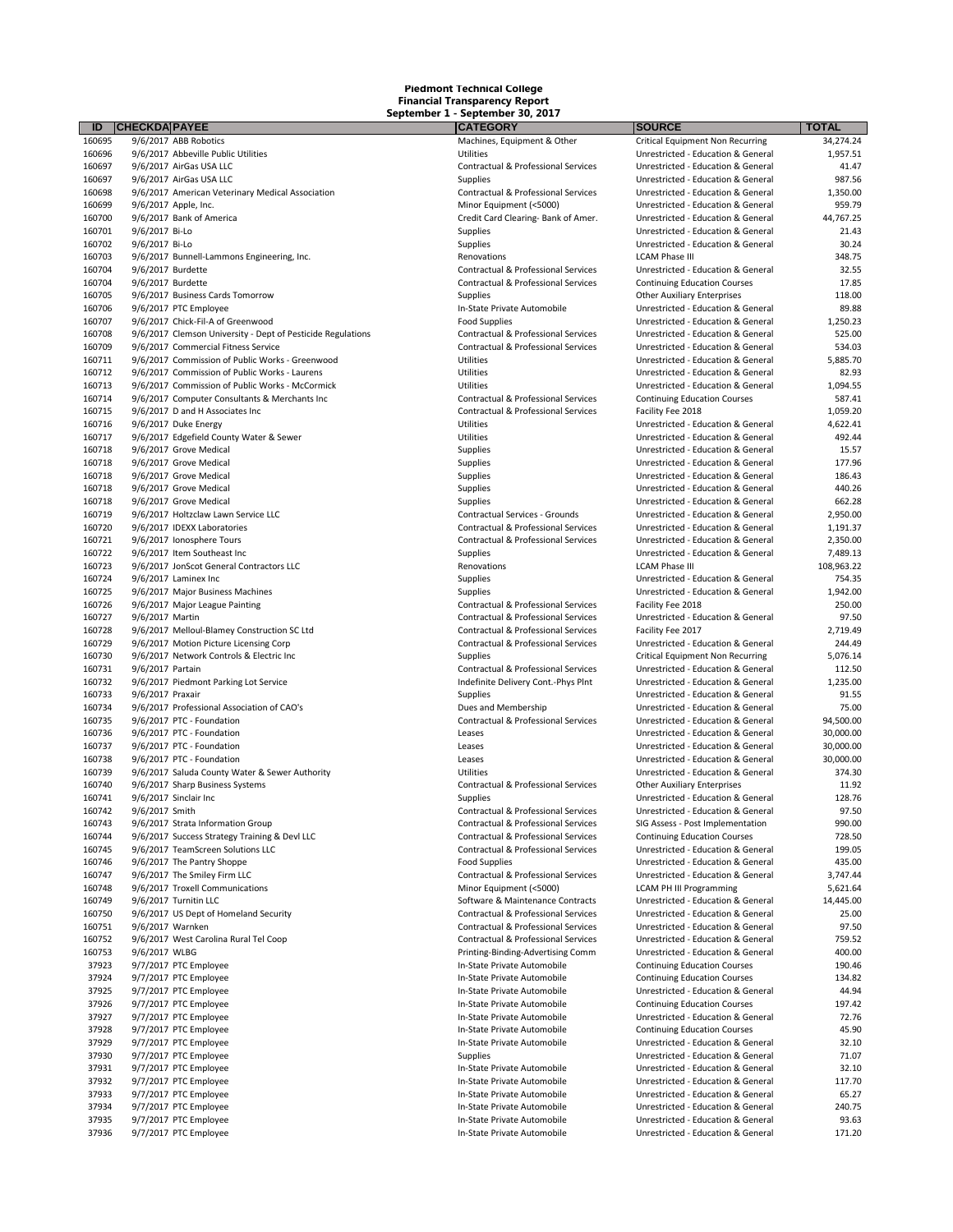9/7/2017 PTC Employee In-State Private Automobile Unrestricted - Education & General 57.78 37939 9/7/2017 American Security of Greenville LLC **Contractual & Professional Services** Continuing Education Courses 190.49 9/7/2017 Chick-Fil-A Contractual & Professional Services Unrestricted - Education & General 448.00 9/7/2017 SC State University Ticket Office Contractual & Professional Services Unrestricted - Education & General 720.00 9/12/2017 PTC Employee In-State Private Automobile Continuing Education Courses 63.13 37996 9/12/2017 PTC Employee **Intervention Constructs** In-State Private Automobile Unrestricted - Education & General 111.28 37997 9/12/2017 PTC Employee Supervalue Controllers and the State Private Automobile Unrestricted - Education & General 136.96 9/12/2017 PTC Employee In-State Private Automobile Unrestricted - Education & General 42.80 9/12/2017 PTC Employee In-State Private Automobile Unrestricted - Education & General 29.96 38000 9/12/2017 PTC Employee Same International Control of the State Private Automobile Unrestricted - Education & General 158.36 38001 9/12/2017 PTC Employee 20 140.05 and the State Lodging Cut-State Lodging Unrestricted - Education & General 140.05<br>19802 9/12/2017 PTC Employee 20 16 and the State Private Automobile 20 10 Unrestricted - Education & 38002 9/12/2017 PTC Employee Sachle State In-State Private Automobile State Unrestricted - Education & General 54.04<br>19803 9/12/2017 PTC Employee State State Automobile State Private Automobile Unrestricted - Education & G 38003 9/12/2017 PTC Employee 21.40<br>38004 9/12/2017 PTC Employee 21.40 Private Private Private Automobile 21.40 Unrestricted - Education & General<br>37.45 Private Automobile Unrestricted - Education & General 21.40 9/12/2017 PTC Employee In-State Private Automobile Unrestricted - Education & General 37.45 38007 9/12/2017 American Security of Greenville LLC and Secure Contractual & Professional Services Unrestricted - Education & General 12,520.90<br>Contractual & Professional Services Unrestricted - Education & General 1.800.0 9/14/2017 AAPC Contractual & Professional Services Unrestricted - Education & General 1,800.00 9/14/2017 Adams' Transmissions Plus Inc Repair Services Unrestricted - Education & General 2,082.36 9/14/2017 Advertiser Printing Company Printing-Binding-Advertising Comm Unrestricted - Education & General 483.76 9/14/2017 AirGas USA LLC Contractual & Professional Services Continuing Education Courses 41.46 9/14/2017 AMP Contractual & Professional Services Unrestricted - Education & General 1,210.00 9/14/2017 Athens Paper Company Supplies Supplies Supplies Company Supplies 2,426.767.767.767.767.767.767.767.76 9/14/2017 PTC Employee Printing-Binding-Advertising Comm Unrestricted - Education & General 203.00 9/14/2017 Burdette Contractual & Professional Services Continuing Education Courses 60.90 9/14/2017 Business Cards Tomorrow Supplies Other Auxiliary Enterprises 76.75 9/14/2017 Cambridge Academy Printing-Binding-Advertising Comm Unrestricted - Education & General 90.00 9/14/2017 Carolina Print Consultants Printing-Binding-Advertising Comm Unrestricted - Education & General 77.18 9/14/2017 City of Newberry Utilities Unrestricted - Education & General 9,964.74 9/14/2017 Clinton Chronicle Publishing Printing-Binding-Advertising Comm Unrestricted - Education & General 575.76 9/14/2017 Clinton Newberry Natural Gas Authority Utilities Unrestricted - Education & General 692.33 9/14/2017 PTC Employee In-State Private Automobile Unrestricted - Education & General 64.20 9/14/2017 Computer Consultants & Merchants Inc Contractual & Professional Services Continuing Education Courses 54.39 9/14/2017 Computer Consultants & Merchants Inc Contractual & Professional Services Other Auxiliary Enterprises 7,931.34 9/14/2017 PTC Employee In-State Private Automobile Unrestricted - Education & General 230.05 9/14/2017 Dani States Talent LLC Printing-Binding-Advertising Comm Unrestricted - Education & General 250.00 160781 9/14/2017 Department of Administration (and the Supplies Supplies Supplies Unrestricted - Education & General 22.50 and the Supplies of the Supplies of the Supplies of the Supplies of the Supplies of the Supplies of 9/14/2017 Duke Energy Utilities Unrestricted - Education & General 38,284.99 9/14/2017 Equifax Workforce Solutions Contractual & Professional Services Unrestricted - Education & General 350.77 9/14/2017 Grove Medical Supplies Unrestricted - Education & General 25.01 160785 9/14/2017 Grove Medical Supplies Supplies Supplies Supplies Unrestricted - Education & General 865.57<br>160786 9/14/2017 Heritage-Crystal Clean Inc Supplies Supplies Contractual & Professional Services Unrestricted - 9/14/2017 Heritage-Crystal Clean Inc Contractual & Professional Services Unrestricted - Education & General 391.43 9/14/2017 Index Journal Printing-Binding-Advertising Comm Unrestricted - Education & General 1,000.00 9/14/2017 Madden Contractual & Professional Services Continuing Education Courses 175.00 9/14/2017 McCormick Messenger Printing-Binding-Advertising Comm Unrestricted - Education & General 126.00 160791 9/14/2017 National Union Fire Ins Co of Pittsburgh PA **Insurance** Insurance Unrestricted - Education & General 2,240.50<br>160792 9/14/2017 Nelnet Business Solutions Cookies of Pittsburgh Particle of Pittsburgh Pittsbu 160792 9/14/2017 Nelnet Business Solutions and the State of the Schware of the Schware of the Schware of Tomas<br>160793 9/14/2017 Newberry Observer and the Schware Schware Printing-Binding-Advertising Comm Unrestricted - Edu 9/14/2017 OCLC Online Computer Library Center Inc Contractual & Professional Services Unrestricted - Education & General 89.16 9/14/2017 Omni Financial Group Inc Fixed Expenses Unrestricted - Education & General 5.00 9/14/2017 Omni Financial Group Inc Deduction - Miscellaneous Unrestricted - Payroll Clearing Fun 11.25 9/14/2017 Padgett Contractual & Professional Services Unrestricted - Education & General 112.50 9/14/2017 Pearson VUE Contractual & Professional Services Continuing Education Courses 145.00 9/14/2017 Pendergrass Contractual & Professional Services Continuing Education Courses 175.00 9/14/2017 Praxair Maintenance Supplies & Fuel Unrestricted - Education & General 15.66 9/14/2017 Prime Media Printing-Binding-Advertising Comm Unrestricted - Education & General 652.80 9/14/2017 PTC - Foundation Leases Unrestricted - Education & General 5.00 9/14/2017 Ricoh USA Inc Contractual & Professional Services Other Auxiliary Enterprises 105.14 9/14/2017 SC Morticians Association Contractual & Professional Services Unrestricted - Education & General 350.00 9/14/2017 SCE&G Utilities Unrestricted - Education & General 3,717.81 9/14/2017 Shred-It LLC Contractual & Professional Services Unrestricted - Education & General 112.79 160809 9/14/2017 Spartanburg Community College Community College Dues and Membership Unrestricted - Education & General 18,455.00<br>160810 160810 160810 1787.01 1787.01 1787.01 160810 9/14/2017 Spirit Communications extending the Supervention of Contractual & Professional Services Unrestricted - Education & General Contractual & Professional Services Unrestricted - Education & General 1,607.012.0 9/14/2017 Stericycle Contractual & Professional Services Unrestricted - Education & General 350.88 9/14/2017 Tarleton Contractual & Professional Services Continuing Education Courses 210.00 9/14/2017 The Brittingham Group LLP Contractual & Professional Services Unrestricted - Education & General 6,000.00 9/14/2017 The Edgefield Advertiser Printing-Binding-Advertising Comm Unrestricted - Education & General 300.00 9/14/2017 Troxell Communications Supplies Unrestricted - Education & General 105.29 160816 9/14/2017 Troxell Communications and the state of the Supplies Supplies Supplies of the Unrestricted - Education & General 920.31 160816 9/14/2017 Troxell Communications Supplies Communications of the Supplies of th 9/14/2017 Troxell Communications Minor Equipment (<5000) Unrestricted - Education & General 164.29

16076 Supplies 160763 9/14/2017 Municipal Unrestricted - Education & General Printing-Binding-Advertising Comm Unrestricted - Education & General<br>
Printing-Binding-Advertising Comm Unrestricted - Education & General Printing-Binding-Advertising Comm

**ID CHECKDATEPAYEE CATEGORY SOURCE TOTAL** 11-State Private Automobile **107.00**<br>3107.00 Contractual & Professional Services Unrestricted - Education & General 12,520.90 15,806.26 Unrestricted - Education & General 15,806.26<br>15,806.26 Unrestricted - Education & General 22.50 9/14/2017 PTC Employee In-State Private Automobile Unrestricted - Education & General 133.75 9/14/2017 Holtzclaw Lawn Service LLC Contractual Services - Grounds Unrestricted - Education & General 2,400.00 9/14/2017 Newberry Observer Printing-Binding-Advertising Comm Unrestricted - Education & General 415.00 9/14/2017 Russ Contractual & Professional Services Continuing Education Courses 175.00 160.00 Unrestricted - Education & General 60.00<br>18.455.00 Unrestricted - Education & General 60.00 9/14/2017 Troxell Communications Minor Equipment (<5000) Unrestricted - Education & General 97.32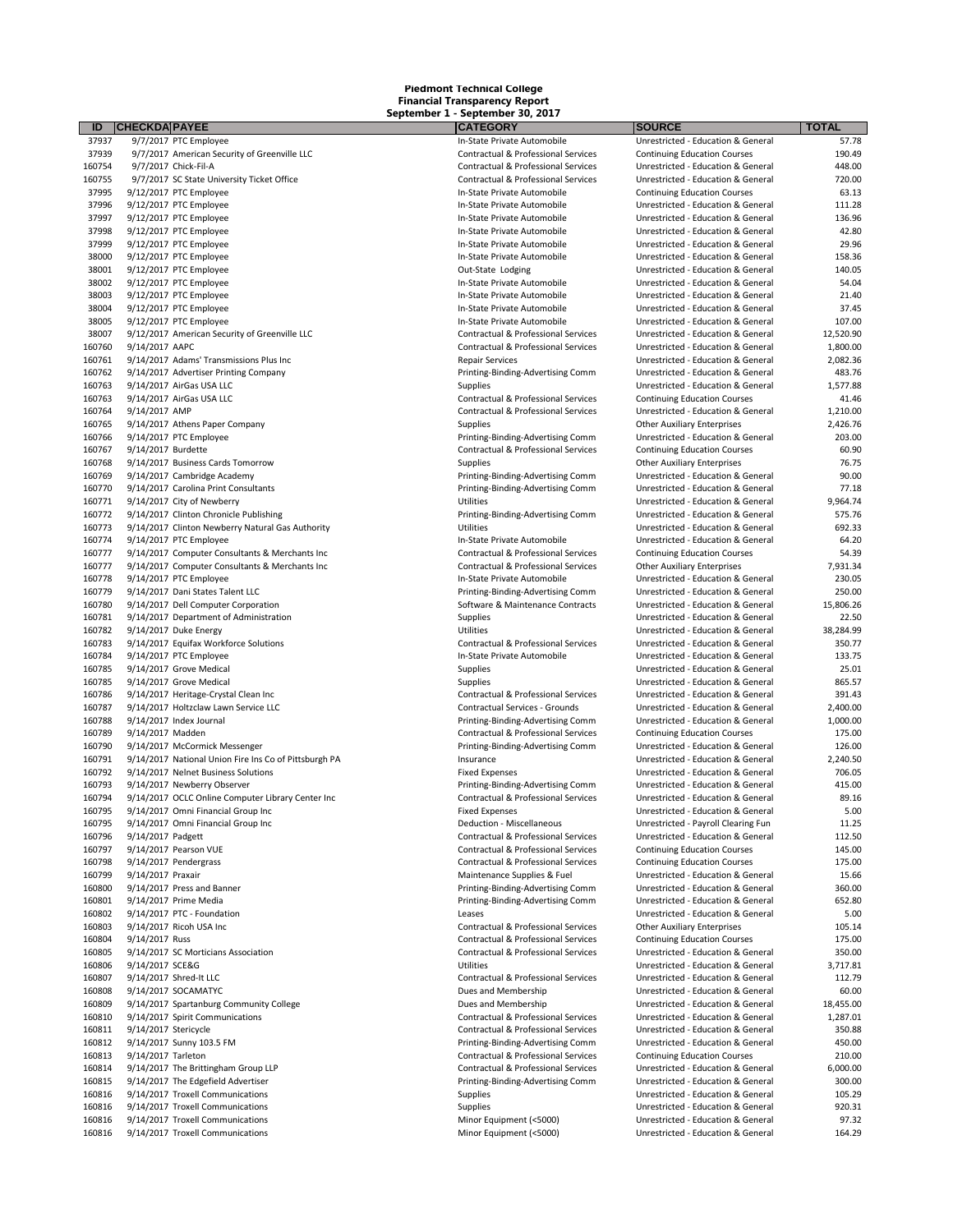| ID                                                                                                       | <b>CHECKDA PAYEE</b>                                     | <b>CATEGORY</b>                                                            | <b>SOURCE</b>                                                            | <b>TOTAL</b>          |
|----------------------------------------------------------------------------------------------------------|----------------------------------------------------------|----------------------------------------------------------------------------|--------------------------------------------------------------------------|-----------------------|
| 160816                                                                                                   | 9/14/2017 Troxell Communications                         | Minor Equipment (<5000)                                                    | Unrestricted - Education & General                                       | 1,465.17              |
| 160816                                                                                                   | 9/14/2017 Troxell Communications                         | Minor Equipment (<5000)                                                    | Unrestricted - Education & General                                       | 1,873.88              |
| 160816                                                                                                   | 9/14/2017 Troxell Communications                         | Supplies                                                                   | Lottery Equipment 2017 (admin)                                           | 280.14                |
| 160816                                                                                                   | 9/14/2017 Troxell Communications                         | Supplies                                                                   | Lottery Equipment 2017 (admin)                                           | 295.32                |
| 160817                                                                                                   | 9/14/2017 WKDK                                           | Printing-Binding-Advertising Comm                                          | Unrestricted - Education & General<br>Unrestricted - Education & General | 110.00<br>160.00      |
| 160818                                                                                                   | 9/14/2017 WKSX / WJES                                    | Printing-Binding-Advertising Comm                                          |                                                                          |                       |
| 160819                                                                                                   | 9/14/2017 WZLA                                           | Printing-Binding-Advertising Comm                                          | Unrestricted - Education & General                                       | 324.75                |
| 38008                                                                                                    | 9/18/2017 Davis                                          | Contractual & Professional Services                                        | <b>Continuing Education Courses</b>                                      | 210.00                |
| 160830                                                                                                   | 9/20/2017 A3 Communications Inc                          | Supplies                                                                   | Lottery Equipment 2018 (admin)                                           | 5,572.28              |
| 160831                                                                                                   | 9/20/2017 AirGas USA LLC                                 | Contractual & Professional Services                                        | Unrestricted - Education & General                                       | 40.93                 |
| 160831                                                                                                   | 9/20/2017 AirGas USA LLC                                 | Supplies                                                                   | Unrestricted - Education & General<br>Unrestricted - Education & General | 558.54<br>270.83      |
| 160832<br>160833                                                                                         | 9/20/2017 Allegra Print & Imaging                        | Contractual & Professional Services<br>Minor Equipment (<5000)             |                                                                          | 940.53                |
| 160834                                                                                                   | 9/20/2017 Apple, Inc.<br>9/20/2017 AT&T                  | Contractual & Professional Services                                        | Unrestricted - Education & General<br>Unrestricted - Education & General | 967.79                |
| 160835                                                                                                   | 9/20/2017 Baker Distributing Company                     | Supplies                                                                   | Unrestricted - Education & General                                       | 504.62                |
| 160836                                                                                                   | 9/20/2017 Bi-Lo                                          | <b>Food Supplies</b>                                                       | Unrestricted - Education & General                                       | 721.31                |
| 160837                                                                                                   | 9/20/2017 Brodart Co                                     | Supplies                                                                   | Unrestricted - Education & General                                       | 155.33                |
| 160838                                                                                                   | 9/20/2017 Burdette                                       | Contractual & Professional Services                                        | <b>Continuing Education Courses</b>                                      | 404.25                |
| 160839                                                                                                   | 9/20/2017 PTC Employee                                   | <b>Food Supplies</b>                                                       | Unrestricted - Education & General                                       | 205.44                |
| 160840                                                                                                   | 9/20/2017 College Board                                  |                                                                            | Unrestricted - Education & General                                       | 12,950.00             |
| 160841                                                                                                   | 9/20/2017 Commission of Public Works - Laurens           | Supplies<br>Utilities                                                      | Unrestricted - Education & General                                       | 28.69                 |
| 160842                                                                                                   | 9/20/2017 Duke Energy                                    | Utilities                                                                  | Unrestricted - Education & General                                       | 2,204.86              |
|                                                                                                          | 9/20/2017 Elsie's Bakery                                 | <b>Student Meals</b>                                                       | Student Support Serv Veterans 2017                                       | 212.55                |
| 160843<br>160844                                                                                         | 9/20/2017 Greenwood Chamber of Commerce                  | Dues and Membership                                                        | Unrestricted - Education & General                                       | 30.00                 |
| 160845                                                                                                   | 9/20/2017 Greenwood County Vital Records                 |                                                                            | Unrestricted - Education & General                                       | 24.00                 |
| 160846                                                                                                   | 9/20/2017 Gregory Pest Control                           | Contractual & Professional Services<br>Contractual & Professional Services | Unrestricted - Education & General                                       | 36.50                 |
| 160847                                                                                                   | 9/20/2017 Griffith Removal LLC                           | Contractual & Professional Services                                        | Unrestricted - Education & General                                       | 257.40                |
| 160848                                                                                                   | 9/20/2017 Harley Funeral Home & Crematory                | Contractual & Professional Services                                        | Unrestricted - Education & General                                       | 2,400.00              |
| 160849                                                                                                   | 9/20/2017 Herff Jones                                    | Contractual & Professional Services                                        | Unrestricted - Education & General                                       | 34.56                 |
|                                                                                                          | 9/20/2017 Internetwork Services Inc                      | Contractual & Professional Services                                        | Lottery Equipment 2018 (admin)                                           |                       |
| 160850<br>160850                                                                                         | 9/20/2017 Internetwork Services Inc                      |                                                                            |                                                                          | 2,192.45<br>14,511.83 |
| 160851                                                                                                   | 9/20/2017 Laminex Inc                                    | Machines, Equipment & Other                                                | Lottery Equipment 2018 (admin)                                           | 454.75                |
|                                                                                                          |                                                          | Supplies                                                                   | Unrestricted - Education & General                                       |                       |
| 160852                                                                                                   | 9/20/2017 Laurens County Chamber of Commerce             | Contractual & Professional Services                                        | <b>Continuing Education Courses</b>                                      | 750.00<br>122.50      |
| 160853                                                                                                   | 9/20/2017 Love                                           | Contractual & Professional Services                                        | <b>Continuing Education Courses</b>                                      |                       |
| 160854                                                                                                   | 9/20/2017 ManagedPrint Inc                               | Supplies                                                                   | <b>Other Auxiliary Enterprises</b>                                       | 957.65                |
| 160855                                                                                                   | 9/20/2017 Mathis Plumbing & Heating Co. Inc.             | Contractual & Professional Services                                        | Unrestricted - Education & General                                       | 285.00                |
| 160856                                                                                                   | 9/20/2017 Microscope Service and Repair Inc              | Contractual & Professional Services                                        | Unrestricted - Education & General                                       | 2,895.46              |
| 160857                                                                                                   | 9/20/2017 Mr. Lube                                       | <b>Repair Services</b>                                                     | Unrestricted - Education & General                                       | 29.03                 |
| 160858                                                                                                   | 9/20/2017 Munnerlyn & Company                            | Maintenance Supplies & Fuel                                                | Unrestricted - Education & General                                       | 2,033.24              |
| 160859                                                                                                   | 9/20/2017 NALPN                                          | Dues and Membership                                                        | Unrestricted - Education & General                                       | 725.00                |
| 160860                                                                                                   | 9/20/2017 PCMG Inc                                       | Supplies                                                                   | <b>LCAM PH III Programming</b>                                           | 214.00                |
| 160860                                                                                                   | 9/20/2017 PCMG Inc                                       | Minor Equipment (<5000)                                                    | <b>LCAM PH III Programming</b>                                           | 7,382.97              |
| 160861                                                                                                   | 9/20/2017 Pendergrass                                    | Contractual & Professional Services                                        | <b>Continuing Education Courses</b>                                      | 122.50                |
| 160862                                                                                                   | 9/20/2017 Pocket Nurse Medical Supplies                  | Supplies                                                                   | Unrestricted - Education & General                                       | 2,085.35              |
| 160863                                                                                                   | 9/20/2017 Praxair                                        | Supplies                                                                   | Unrestricted - Education & General                                       | 61.34                 |
| 160863                                                                                                   | 9/20/2017 Praxair                                        | Supplies                                                                   | Unrestricted - Education & General                                       | 239.89                |
| 160864                                                                                                   | 9/20/2017 Professional Printers                          | Supplies                                                                   | Unrestricted - Education & General                                       | 63.17                 |
| 160865                                                                                                   | 9/20/2017 PRTC                                           | Contractual & Professional Services                                        | Unrestricted - Education & General                                       | 444.68                |
| 160866                                                                                                   | 9/20/2017 PTS Inc                                        | Contractual & Professional Services                                        | Unrestricted - Education & General                                       | 296.40                |
| 160867                                                                                                   | 9/20/2017 Reeder                                         | Contractual & Professional Services                                        | <b>Continuing Education Courses</b>                                      | 122.50                |
| 160868                                                                                                   | 9/20/2017 S.C. Department Of Revenue                     | Deduction - State Levy                                                     | Unrestricted - Payroll Clearing Fun                                      | 194.51                |
| 160869                                                                                                   | 9/20/2017 S.C. Department Of Revenue                     | Deduction - State Levy                                                     | Unrestricted - Payroll Clearing Fun                                      | 149.00                |
| 160870                                                                                                   | 9/20/2017 SC Commission on Higher Education              | Dues and Membership                                                        | Unrestricted - Education & General                                       | 4,000.00              |
| 160871                                                                                                   | 9/20/2017 School Dude                                    | Contractual & Professional Services                                        | Unrestricted - Education & General                                       | 7,744.43              |
| 160872                                                                                                   | 9/20/2017 Sherwin Williams Co                            | Maintenance Supplies & Fuel                                                | Unrestricted - Education & General                                       | 237.38                |
| 160872                                                                                                   | 9/20/2017 Sherwin Williams Co                            | Maintenance Supplies & Fuel                                                | Unrestricted - Education & General                                       | 712.14                |
| 160872                                                                                                   | 9/20/2017 Sherwin Williams Co                            | Maintenance Supplies & Fuel                                                | Unrestricted - Education & General                                       | 1,087.94              |
| 160873                                                                                                   | 9/20/2017 Shred-With-Us LLC                              | Contractual & Professional Services                                        | Unrestricted - Education & General                                       | 360.00                |
| 160874                                                                                                   | 9/20/2017 Sinclair Inc                                   | Supplies                                                                   | Unrestricted - Education & General                                       | 107.98                |
| 160875                                                                                                   | 9/20/2017 Smith                                          | Contractual & Professional Services                                        | <b>Continuing Education Courses</b>                                      | 122.50                |
| 160876                                                                                                   | 9/20/2017 South Carolina Technical Education Association | Dues and Membership                                                        | Unrestricted - Education & General                                       | 450.00                |
|                                                                                                          |                                                          |                                                                            | Unrestricted - Education & General                                       | 3,072.12              |
|                                                                                                          | 9/20/2017 Spirit Communications                          | Contractual & Professional Services                                        |                                                                          |                       |
|                                                                                                          | 9/20/2017 Symantec Corporation                           | Software & Maintenance Contracts                                           | Unrestricted - Education & General                                       | 3,807.00              |
|                                                                                                          | 9/20/2017 Triangle True Value Hardware                   | Supplies                                                                   | Unrestricted - Education & General                                       | 10.66                 |
|                                                                                                          | 9/20/2017 Troxell Communications                         | Supplies                                                                   | Unrestricted - Education & General                                       | 329.22                |
|                                                                                                          | 9/20/2017 Troxell Communications                         | Supplies                                                                   | <b>Technology Fee/Student</b>                                            | 1,302.89              |
|                                                                                                          | 9/20/2017 United Refrigeration Inc                       | Maintenance Supplies & Fuel                                                | Unrestricted - Education & General                                       | 22.45                 |
|                                                                                                          | 9/20/2017 United Refrigeration Inc                       | Maintenance Supplies & Fuel                                                | Unrestricted - Education & General                                       | 69.35                 |
|                                                                                                          | 9/20/2017 US Dept of Homeland Security                   | Contractual & Professional Services                                        | Unrestricted - Education & General                                       | 25.00                 |
|                                                                                                          | 9/20/2017 Verizon Wireless                               | Contractual & Professional Services                                        | Unrestricted - Education & General                                       | 3,785.94              |
| 38023                                                                                                    | 9/21/2017 PTC Employee                                   | In-State Private Automobile                                                | Unrestricted - Education & General                                       | 113.10                |
| 38024                                                                                                    | 9/21/2017 PTC Employee                                   | In-State Private Automobile                                                | <b>Continuing Education Courses</b>                                      | 85.60                 |
| 38025                                                                                                    | 9/21/2017 PTC Employee                                   | In-State Private Automobile                                                | Unrestricted - Education & General                                       | 83.49                 |
|                                                                                                          |                                                          |                                                                            |                                                                          |                       |
| 38026                                                                                                    | 9/21/2017 PTC Employee                                   | In-State Private Automobile                                                | Unrestricted - Education & General                                       | 71.69<br>25.00        |
| 38027                                                                                                    | 9/21/2017 PTC Employee                                   | Supplies                                                                   | Unrestricted - Education & General                                       |                       |
| 160877<br>160878<br>160879<br>160880<br>160880<br>160881<br>160881<br>160882<br>160883<br>38028<br>38029 | 9/21/2017 PTC Employee<br>9/21/2017 PTC Employee         | In-State Private Automobile<br>In-State Private Automobile                 | Perkins Special Population<br>Unrestricted - Education & General         | 115.56<br>99.51       |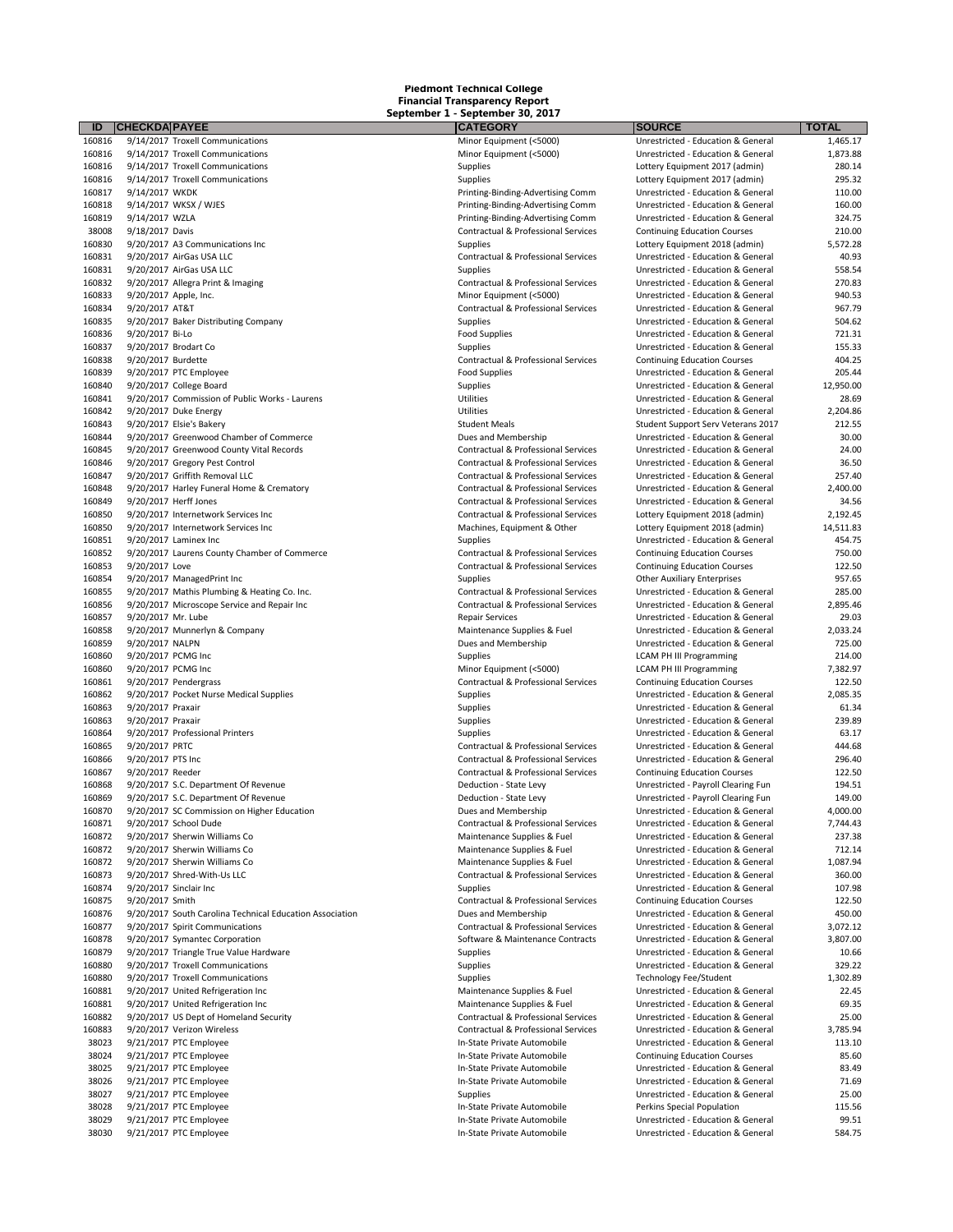| ID               | <b>CHECKDA PAYEE</b>                                                                                              | <b>CATEGORY</b>                                               | <b>SOURCE</b>                                                            | <b>TOTAL</b>      |
|------------------|-------------------------------------------------------------------------------------------------------------------|---------------------------------------------------------------|--------------------------------------------------------------------------|-------------------|
| 38031            | 9/21/2017 PTC Employee                                                                                            | In-State Lodging                                              | Unrestricted - Education & General                                       | 524.25            |
| 38031            | 9/21/2017 PTC Employee                                                                                            | In-State Meals                                                | Unrestricted - Education & General                                       | 106.00            |
| 38032            | 9/21/2017 PTC Employee                                                                                            | Out-State Meals                                               | Student Support Services 2017                                            | 94.00             |
| 38032            | 9/21/2017 PTC Employee                                                                                            | Out-State Other Transportation                                | Student Support Services 2017                                            | 30.00             |
| 38032            | 9/21/2017 PTC Employee                                                                                            | Out-State Private Automobile                                  | Student Support Services 2017                                            | 46.55             |
| 38033            | 9/21/2017 PTC Employee                                                                                            | In-State Private Automobile                                   | Unrestricted - Education & General                                       | 214.00            |
| 38034            | 9/21/2017 PTC Employee                                                                                            | Supplies                                                      | Unrestricted - Education & General                                       | 149.37            |
| 38034            | 9/21/2017 PTC Employee                                                                                            | Dues and Membership                                           | Unrestricted - Education & General                                       | 231.00            |
| 38034            | 9/21/2017 PTC Employee                                                                                            | In-State Private Automobile                                   | Unrestricted - Education & General                                       | 435.75            |
| 38035            | 9/21/2017 PTC Employee                                                                                            | In-State Private Automobile                                   | Student Support Serv Veterans 2017                                       | 85.60             |
| 38036            | 9/21/2017 PTC Employee                                                                                            | In-State Private Automobile                                   | Unrestricted - Education & General                                       | 173.34            |
| 38037            | 9/21/2017 PTC Employee                                                                                            | Supplies                                                      | Unrestricted - Education & General                                       | 60.36             |
| 38037            | 9/21/2017 PTC Employee                                                                                            | In-State Private Automobile                                   | Unrestricted - Education & General                                       | 56.18             |
| 38038            | 9/21/2017 PTC Employee                                                                                            | In-State Private Automobile                                   | Unrestricted - Education & General                                       | 202.23            |
| 38039            | 9/21/2017 PTC Employee                                                                                            | In-State Private Automobile                                   | Unrestricted - Education & General                                       | 161.25            |
| 38040            | 9/21/2017 PTC Employee                                                                                            | In-State Private Automobile                                   | Unrestricted - Education & General                                       | 171.20            |
| 38042            | 9/21/2017 Laughlin Training Solutions LLC                                                                         | Contractual & Professional Services                           | <b>Continuing Education Courses</b>                                      | 351.50            |
| 38043<br>160886  | 9/22/2017 Cook                                                                                                    | Contractual & Professional Services                           | <b>Continuing Education Courses</b>                                      | 1,600.00          |
| 160887           | 9/27/2017 Accreditation Commission for Education in Nursing Inc (ACEN)<br>9/27/2017 Adams' Transmissions Plus Inc | Contractual & Professional Services<br><b>Repair Services</b> | Unrestricted - Education & General<br>Unrestricted - Education & General | 2,875.00<br>89.95 |
| 160888           | 9/27/2017 Alliance Packaging                                                                                      | Maintenance Supplies & Fuel                                   | Unrestricted - Education & General                                       | 6,108.10          |
| 160889           | 9/27/2017 American Association of Medical Assistants                                                              | Dues and Membership                                           | Unrestricted - Education & General                                       | 87.00             |
| 160890           | 9/27/2017 Apple, Inc.                                                                                             | Minor Equipment (<5000)                                       | Unrestricted - Education & General                                       | 639.86            |
| 160891           | 9/27/2017 Arcpoint Occupational Solutions LLC                                                                     | Contractual & Professional Services                           | Unrestricted - Education & General                                       | 772.91            |
| 160892           | 9/27/2017 Athens Paper Company                                                                                    | Supplies                                                      | <b>Other Auxiliary Enterprises</b>                                       | 106.62            |
| 160893           | 9/27/2017 PTC Employee                                                                                            | Printing-Binding-Advertising Comm                             | Unrestricted - Education & General                                       | 728.00            |
| 160894           | 9/27/2017 PTC Employee                                                                                            | In-State Private Automobile                                   | Unrestricted - Education & General                                       | 135.89            |
| 160895           | 9/27/2017 Bunnell-Lammons Engineering, Inc.                                                                       | Renovations                                                   | <b>LCAM Phase III</b>                                                    | 1,307.50          |
| 160896           | 9/27/2017 Burdette                                                                                                | Contractual & Professional Services                           | Unrestricted - Education & General                                       | 21.00             |
| 160896           | 9/27/2017 Burdette                                                                                                | Contractual & Professional Services                           | <b>Continuing Education Courses</b>                                      | 45.15             |
| 160897           | 9/27/2017 Callas                                                                                                  | Contractual & Professional Services                           | <b>Continuing Education Courses</b>                                      | 1,689.50          |
| 160898           | 9/27/2017 Carolina Print Consultants                                                                              | Printing-Binding-Advertising Comm                             | Unrestricted - Education & General                                       | 335.39            |
| 160899           | 9/27/2017 Cart and Trailer                                                                                        | Contractual & Professional Services                           | Unrestricted - Education & General                                       | 124.28            |
| 160900           | 9/27/2017 Davis                                                                                                   | Contractual & Professional Services                           | <b>Continuing Education Courses</b>                                      | 210.00            |
| 160901           | 9/27/2017 Department of Labor and Licensing Regulation                                                            | Contractual & Professional Services                           | Unrestricted - Education & General                                       | 250.00            |
| 160902           | 9/27/2017 Due West Specialties Inc                                                                                | Contractual & Professional Services                           | Facility Fee 2018                                                        | 5,160.00          |
| 160903           | 9/27/2017 Fairway Outdoor Funding LLC                                                                             | Printing-Binding-Advertising Comm                             | Unrestricted - Education & General                                       | 1,968.00          |
| 160904           | 9/27/2017 Fiocco                                                                                                  | Contractual & Professional Services                           | <b>Continuing Education Courses</b>                                      | 105.00            |
| 160905           | 9/27/2017 Global Equipment                                                                                        | Maintenance Supplies & Fuel                                   | Unrestricted - Education & General                                       | 648.41            |
| 160905           | 9/27/2017 Global Equipment                                                                                        | Maintenance Supplies & Fuel                                   | Unrestricted - Education & General                                       | 1,096.15          |
| 160905           | 9/27/2017 Global Equipment                                                                                        | Supplies                                                      | <b>LCAM PH III Programming</b>                                           | 1,450.24          |
| 160905           | 9/27/2017 Global Equipment                                                                                        | Supplies                                                      | <b>LCAM PH III Programming</b>                                           | 3,571.20          |
| 160905           | 9/27/2017 Global Equipment                                                                                        | Supplies                                                      | <b>LCAM PH III Programming</b>                                           | 5,349.57          |
| 160906           | 9/27/2017 Greenwood & Hall                                                                                        | Contractual & Professional Services                           | Unrestricted - Education & General                                       | 2,311.12          |
| 160907           | 9/27/2017 Gregory Pest Control                                                                                    | Contractual & Professional Services                           | Unrestricted - Education & General                                       | 177.00            |
| 160908           | 9/27/2017 Henry Schein                                                                                            | <b>Supplies</b>                                               | Unrestricted - Education & General                                       | 1,936.43          |
| 160909           | 9/27/2017 Hoffman Building Technologies                                                                           | Contractual & Professional Services                           | Unrestricted - Education & General                                       | 934.67            |
| 160910           | 9/27/2017 Holtzclaw Lawn Service LLC                                                                              | Contractual Services - Grounds                                | Unrestricted - Education & General                                       | 5,325.00          |
| 160911           | 9/27/2017 Koster                                                                                                  | Contractual & Professional Services                           | <b>Continuing Education Courses</b>                                      | 1,800.00          |
| 160912           | 9/27/2017 Laurens County Water & Sewer                                                                            | <b>Utilities</b>                                              | Unrestricted - Education & General                                       | 242.54            |
| 160913<br>160914 | 9/27/2017 LiftOne LLC                                                                                             | Machines, Equipment & Other                                   | Unrestricted - Education & General                                       | 9,006.19          |
| 160915           | 9/27/2017 Lighting Services Inc                                                                                   | Contractual & Professional Services                           | Facility Fee 2018                                                        | 8,250.00          |
|                  | 9/27/2017 LS3P Associates LTD                                                                                     | Renovations                                                   | <b>UCME State Appropriation</b>                                          | 27,597.13         |
| 160916           | 9/27/2017 Magna Publications Inc                                                                                  | Contractual & Professional Services                           | Unrestricted - Education & General                                       | 1,597.00          |
| 160917<br>160918 | 9/27/2017 Major League Painting<br>9/27/2017 ManagedPrint Inc                                                     | Contractual & Professional Services<br><b>Supplies</b>        | Facility Fee 2018<br><b>Other Auxiliary Enterprises</b>                  | 800.00<br>481.50  |
| 160919           | 9/27/2017 Mathis Plumbing & Heating Co. Inc.                                                                      | Contractual & Professional Services                           | Unrestricted - Education & General                                       | 780.00            |
| 160920           | 9/27/2017 Mr. Lube                                                                                                | <b>Repair Services</b>                                        | Unrestricted - Education & General                                       | 52.18             |
| 160921           | 9/27/2017 Munnerlyn & Company                                                                                     | Maintenance Supplies & Fuel                                   | Unrestricted - Education & General                                       | 107.81            |
| 160921           | 9/27/2017 Munnerlyn & Company                                                                                     | Maintenance Supplies & Fuel                                   | Unrestricted - Education & General                                       | 300.48            |
| 160922           | 9/27/2017 Neopost USA Inc                                                                                         | <b>Supplies</b>                                               | Unrestricted - Education & General                                       | 5,010.39          |
| 160923           | 9/27/2017 PTC Employee                                                                                            | In-State Lodging                                              | Unrestricted - Education & General                                       | 218.60            |
| 160923           | 9/27/2017 PTC Employee                                                                                            | In-State Other Transportation                                 | Unrestricted - Education & General                                       | 17.75             |
| 160923           | 9/27/2017 PTC Employee                                                                                            | In-State Private Automobile                                   | Unrestricted - Education & General                                       | 157.29            |
| 160924           | 9/27/2017 Palmetto Group Construction LLC                                                                         | Contractual & Professional Services                           | Facility Fee 2018                                                        | 5,037.46          |
| 160925           | 9/27/2017 Prime Media                                                                                             | Printing-Binding-Advertising Comm                             | Unrestricted - Education & General                                       | 1,472.20          |
| 160926           | 9/27/2017 Runner Technologies Inc                                                                                 | Software & Maintenance Contracts                              | Unrestricted - Education & General                                       | 4,258.28          |
| 160927           | 9/27/2017 SCE&G                                                                                                   | Utilities                                                     | Unrestricted - Education & General                                       | 2,686.85          |
| 160928           | 9/27/2017 SCMEP                                                                                                   | Contractual & Professional Services                           | <b>Continuing Education Courses</b>                                      | 6,369.00          |
| 160929           | 9/27/2017 Sherwin Williams Co                                                                                     | Maintenance Supplies & Fuel                                   | Unrestricted - Education & General                                       | 949.52            |
| 160930           | 9/27/2017 Siemens Industry Inc                                                                                    | Contractual & Professional Services                           | Unrestricted - Education & General                                       | 4,050.00          |
| 160931           | 9/27/2017 SimplexGrinnell                                                                                         | Contractual Services - Life Safety                            | Unrestricted - Education & General                                       | 2,375.46          |
| 160932           | 9/27/2017 Smith's Termite and Pest Control                                                                        | Contractual & Professional Services                           | Unrestricted - Education & General                                       | 175.00            |
| 160933           | 9/27/2017 SolarWinds Inc                                                                                          | Software & Maintenance Contracts                              | Unrestricted - Education & General                                       | 1,448.00          |
| 160934           | 9/27/2017 Stanick Sheet Metal & Roofing Co Inc                                                                    | Contractual & Professional Services                           | Facility Fee 2018                                                        | 800.00            |
| 160935           | 9/27/2017 State Fiscal Accountability Authority                                                                   | Insurance                                                     | Unrestricted - Education & General                                       | 169,161.12        |
| 160936           | 9/27/2017 The Budd Group                                                                                          | Contractual Services - Janitorial                             | Unrestricted - Education & General                                       | 39,615.74         |
| 160937           | 9/27/2017 Trane Upstate Carolina                                                                                  | Contractual & Professional Services                           | Unrestricted - Education & General                                       | 1,599.00          |